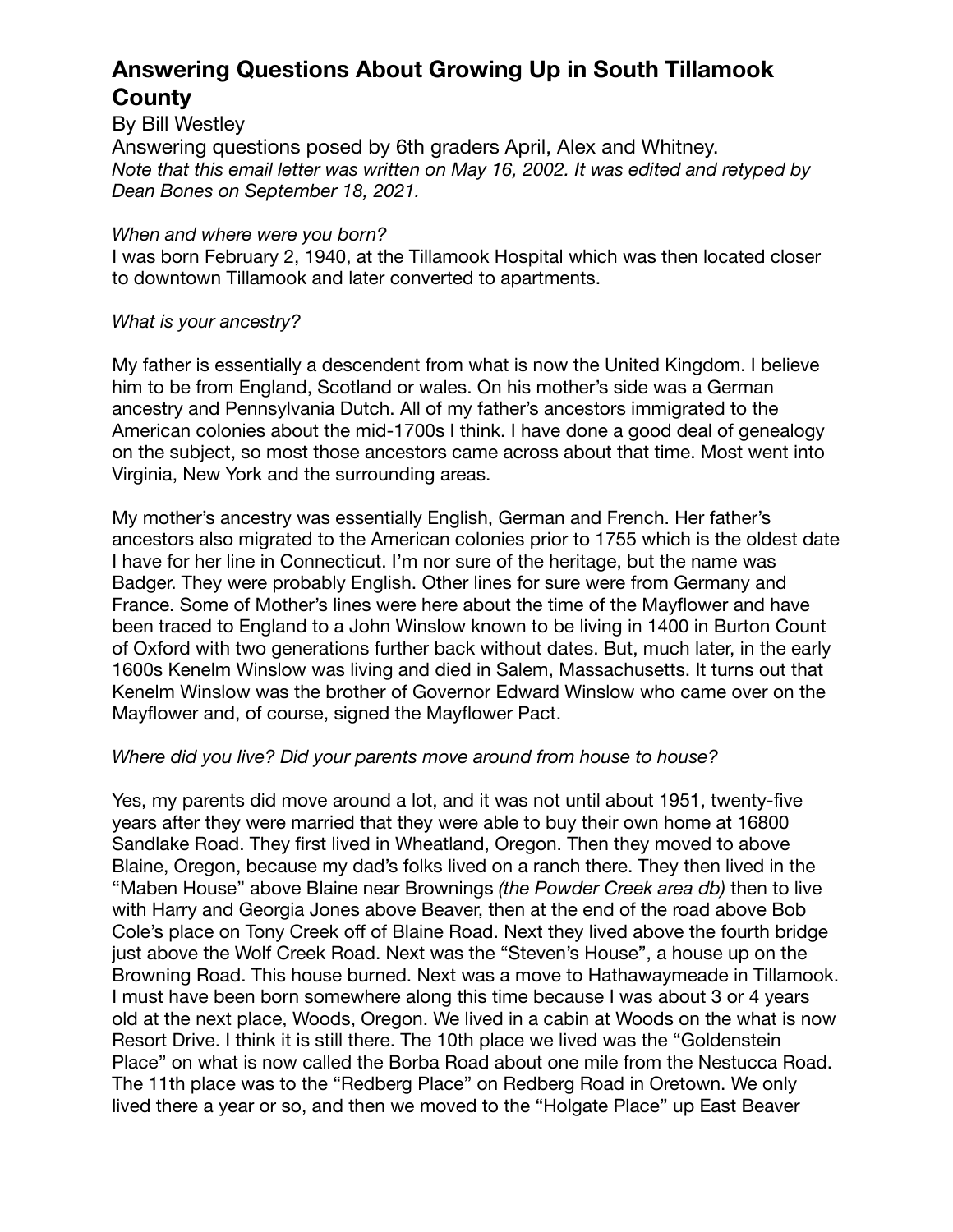## **Answering Questions About Growing Up in South Tillamook County**

By Bill Westley Answering questions posed by 6th graders April, Alex and Whitney. Creek Road in the spring of 1946. In 1951 we moved from there to 16800 Sandlake Road, the last move.

## *Why did your family move to this area?*

My mother grew up in the area on a homestead of her parents across the Big Nestucca from what was then known as the Kostic Place. Her folks moved here from Clackamas County and another homestead near Table Rock. There was more work to do in the woods felling and bucking timber.

My dad's parents lived on the ranch above Robert Cole's farm east of Beaver. I don't know who lives there now. It was called a ranch, but it is essentially what we would call a small dairy now. When my parents were married in 1936 they came here from Wheatland, Oregon, on a promise of work and ultimately my dad ended up working in the woods felling and bucking timer most of his working life. So, as always, a move to the area was essentially to move closer to work or employment.

## *Tell about your chores or responsibilities as you were growing up.*

In those days people burned wood for heat, so there was always chores to do splitting and cutting wood for the heater and wood cooking stove. I would also go with my dad to cut wood out of old logging sites. There were always chores to do of miscellaneous items. Occasionally we would pick fox glove blooms or chittum bark to sell for cash.

Also, I was responsible to walk to the neighbor dairy to pick up a gallon of milk in a glass container and leave another clean one for the next day or so. Many times I would walk about 1,000 feet to the mail box to pick up mail or place mail to be sent. When we lived on Sandlake Road there was always brush to be trimmed and the lawn to be mowed.

## *What were your favorite games, sports, books, hobbies, etc.?*

When we were very young we would, of course, play Hide and Go Seek, Kick the Can, etc. When I was in grade school I was interested in softball, basketball, etc. I don't recall any special interests in books although I liked adventure types of books. Hobbies were related to whittling, wood crafts, collecting pin-on buttons, etc. Later, I gained an interest in art projects, etc.

## *What do you remember most about your mother and your father?*

Mostly what I remember about my mother and father was the honesty and goodness that they instilled in us children. They taught us the clear distinction between right and wrong and to always do the right thing.